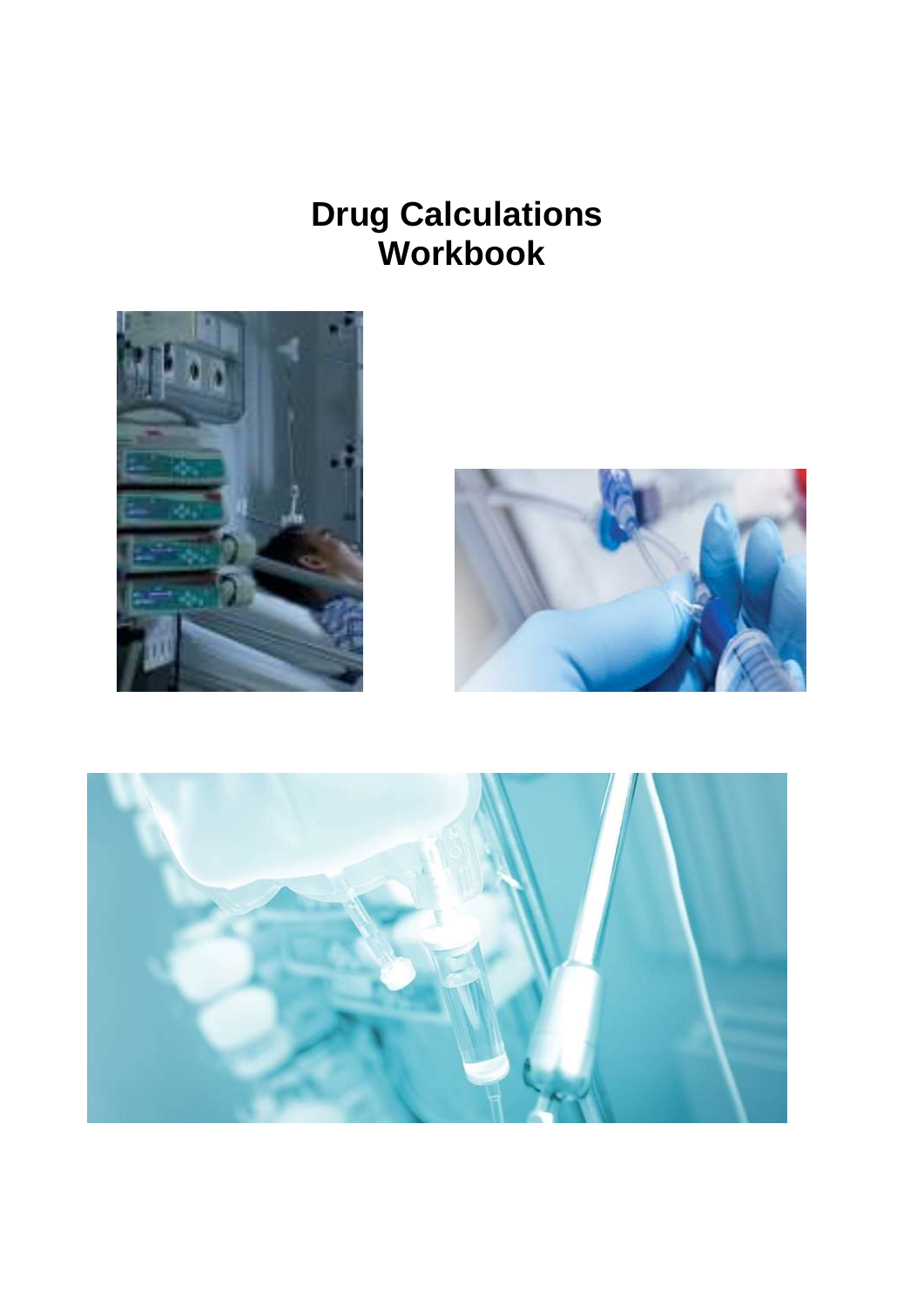### **Drug Calculations Workbook Registered nurses & Operating department practitioners**

## **Introduction**

Practitioners administering medicines must be aware of their own accountability within a framework of legislation and professional regulation and guidance.

- The Code (NMC 2015)
- Professional guidance on the safe and secure handling of medicines (2018)
- The Health and Care Professional Council (2016) Standards of conduct, performance and ethics for allied health professional
- The Health and Care Professional Council (2014) Consultation on proposed profession-specific standards of proficiency for operating department practitioners

## **A golden rule of any calculation that you have to carry out is to have some idea of what a sensible answer should be (Hutton 2005).**

## **Numeracy Skills**

## **Weights**

When administering drugs the amounts given to patients are relatively small. Doses are often measured in grams, milligrams and sometimes nanograms.

## **Converting Units**

To convert big to little: Multiply. To convert little to big: Divide:

| From       | To                   | Do This         |
|------------|----------------------|-----------------|
| Kilograms  | grams                | Multiply by1000 |
| Grams      | milligrams           |                 |
| Milligrams | micrograms           |                 |
| Micrograms | nanograms            |                 |
|            | Nanograms micrograms | Divide by 1000  |
| Micrograms | milligrams           |                 |
| Milligrams | grams                |                 |
| Grams      | kilograms            |                 |

**To change grams to milligrams** x **by 1000 (**OR **move the decimal point 3 places to the RIGHT)**

**eg:** 1.0g = 1000 milligrams  $4.2q = 4200$  milligrams  $0.07q = 70$  milligrams

#### **To change milligrams to grams (g)** ÷ **by 1000 (**OR **move the decimal place 3 points to the LEFT)**

- **eg:** 100milligrams = 0.1g  $62,000$ milligrams =  $62g$ 35milligrams = 0.035g
	- **2** |Corporate Practice Development Team. South Tees Hospital (NHS) Trust **IV Drugs and infusion management workbook** V8 Review date January, 2022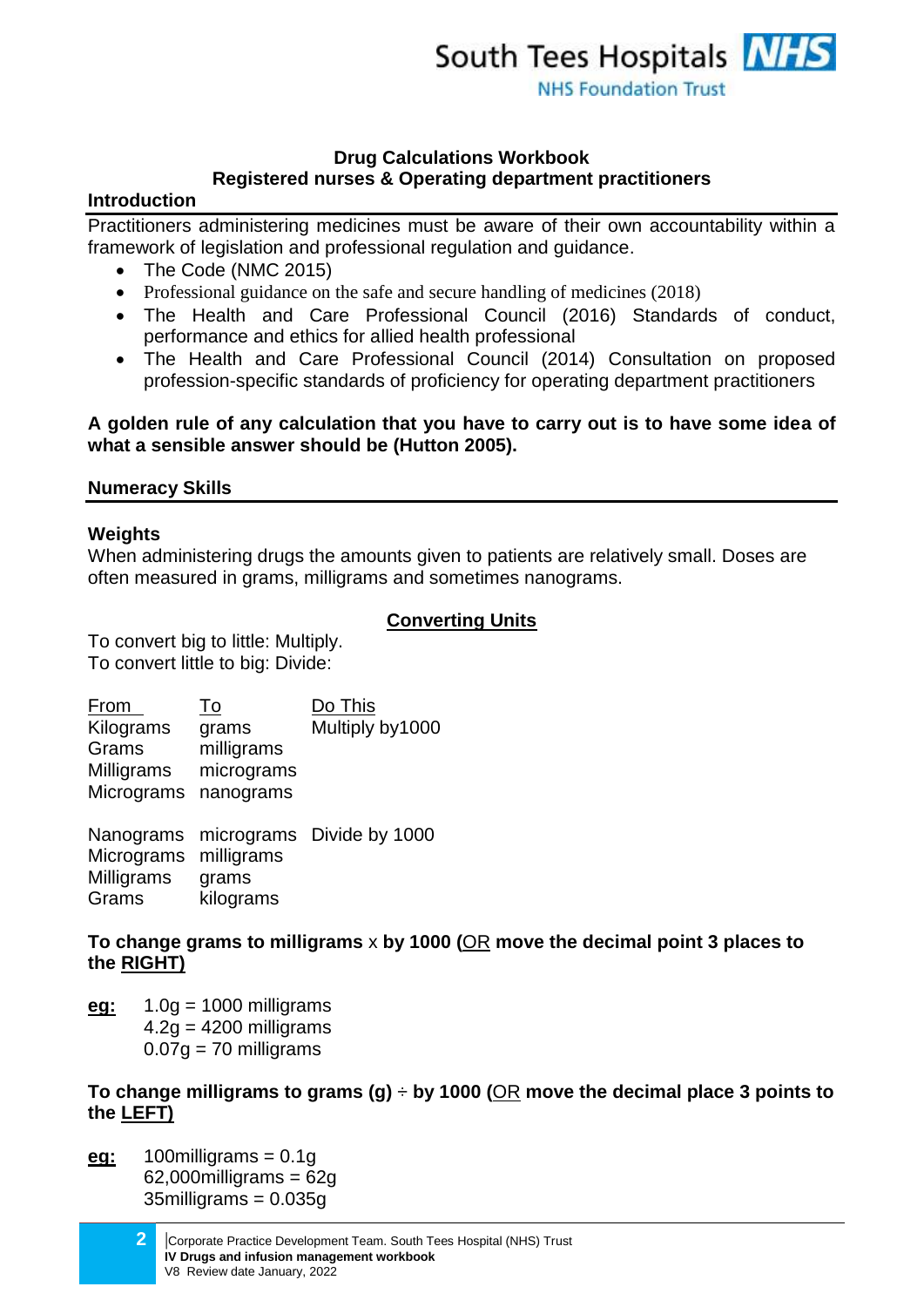# South Tees Hospitals **NHS**

**NHS Foundation Trust** 

#### These calculations demonstrate this**:**

| 500 milligrams  | $=$ | 500/1000           |     | 0.5 grams       |
|-----------------|-----|--------------------|-----|-----------------|
| 1250 micrograms | $=$ | 1250/1000          | $=$ | 1.25 milligrams |
| $0.25$ grams    | $=$ | $0.25 \times 1000$ | $=$ | 250 milligrams  |
| 0.05 milligrams | $=$ | $0.05 \times 1000$ | $=$ | 50 micrograms   |

## **Drug Calculations – Questions** I

Please answer the following:

- 1. Convert 350 milligrams to grams
- 2. Convert 0.5g to milligrams
- 3. Convert 300 micrograms to milligrams
- 4. Convert 50 ml to litres
- 5. Convert 0.125g to milligrams

## **Dosage Calculations for Medication**

Formula is:

## **The number of tablets = What You Want What You've Got**

eg. Patient is prescribed 120 milligrams of Verapamil, tablets available as 40 milligrams each.

120 milligrams = 3 tablets 40 milligrams

But suppose a patient is prescribed 1.5g of a drug that is available in 500 milligrams tablets. How many tablets do you give now?

A very important point about performing drug calculations is that the prescribed amount and the dose available must be in the same units. In this case we could either convert the 500 milligrams into grams, or we could convert the 1.5 grams into milligrams.

It is probably easier to convert the milligrams 1.5g is the same as 1500 milligrams. So the problem is now 1500 milligrams divided by 500 milligrams = **3 tablets**

#### **Drug Calculations – Questions** II

Please answer the following:

1. 500 milligrams is prescribed, tablets are 250 milligrams each: how many tablets will you give?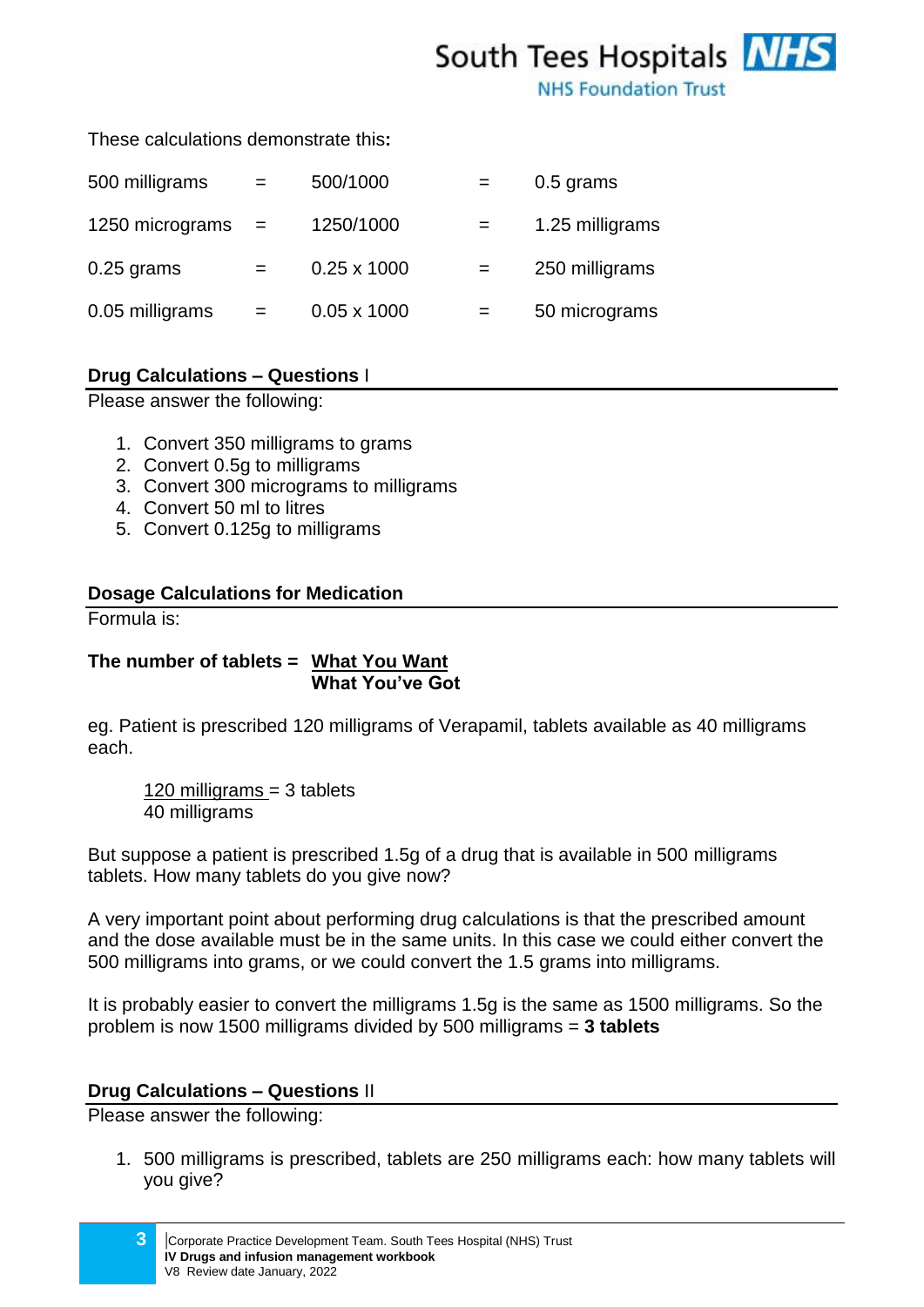

**NHS Foundation Trust** 

- 2. 50 milligrams is prescribed, tablets are 12.5 milligrams each: how many tablets will you give?
- 3. 1 milligram is prescribed, tablets are 500 micrograms: how many tablets will you give?
- 4. 625 milligrams prescribed, tablets are 1.25 g each: how many tablets will you give?
- 5. 3 tablets each contain 250 milligrams. What is the total dose in milligrams?

### **Drugs in Liquid Form**

When drugs are in liquid form, the available dose is given in terms of the concentration of the solution or suspension. As an example, pethidine hydrochloride is available as 50milligrams/ml. This means that 50 milligrams of pethidine hydrochloride are dissolved in every millilitre of liquid.

The formula to be used is:

#### **Volume Needed = What You Want x Volume it's in What You've Got**

e.g. A drug is available as 25 milligrams/ml and 75 milligrams are required. What volume would be given?

A.  $75x 1 = 3m1$ 25

## **Drug Calculations – Questions** III

Please answer the following:

- 1. An injection of morphine 8 milligrams is required. Ampoules available contain 10 milligrams in 1 ml. What volume is drawn up for injection?
- 2. Digoxin ampoules available contains 500 microgram in 2ml. What volume is needed when 350 microgram is prescribed
- 3. A patient is prescribed 250 milligrams of gentamicin by IV injection. Stock ampoules contain 80milligrams in 2 ml. What volume is needed for the injection?
- 4. A patient is to be given erythromycin 120 milligrams by injection. Stock vials contain 300 milligrams/10 ml. Calculate the required volume.
- 5. Stock heparin has strength of 5000 units per ml. What volume must be drawn up to give 6500 units?
- 6. A patient is to receive Frusemide 80mg IV, the preparation available is Frusemide 250mg in 25mls. Calculate the volume required.
- 7. A patient is prescribed bumetanide 0.8 milligrams IM. Stock ampoules contain 2 milligrams/4 ml. What volume would be drawn up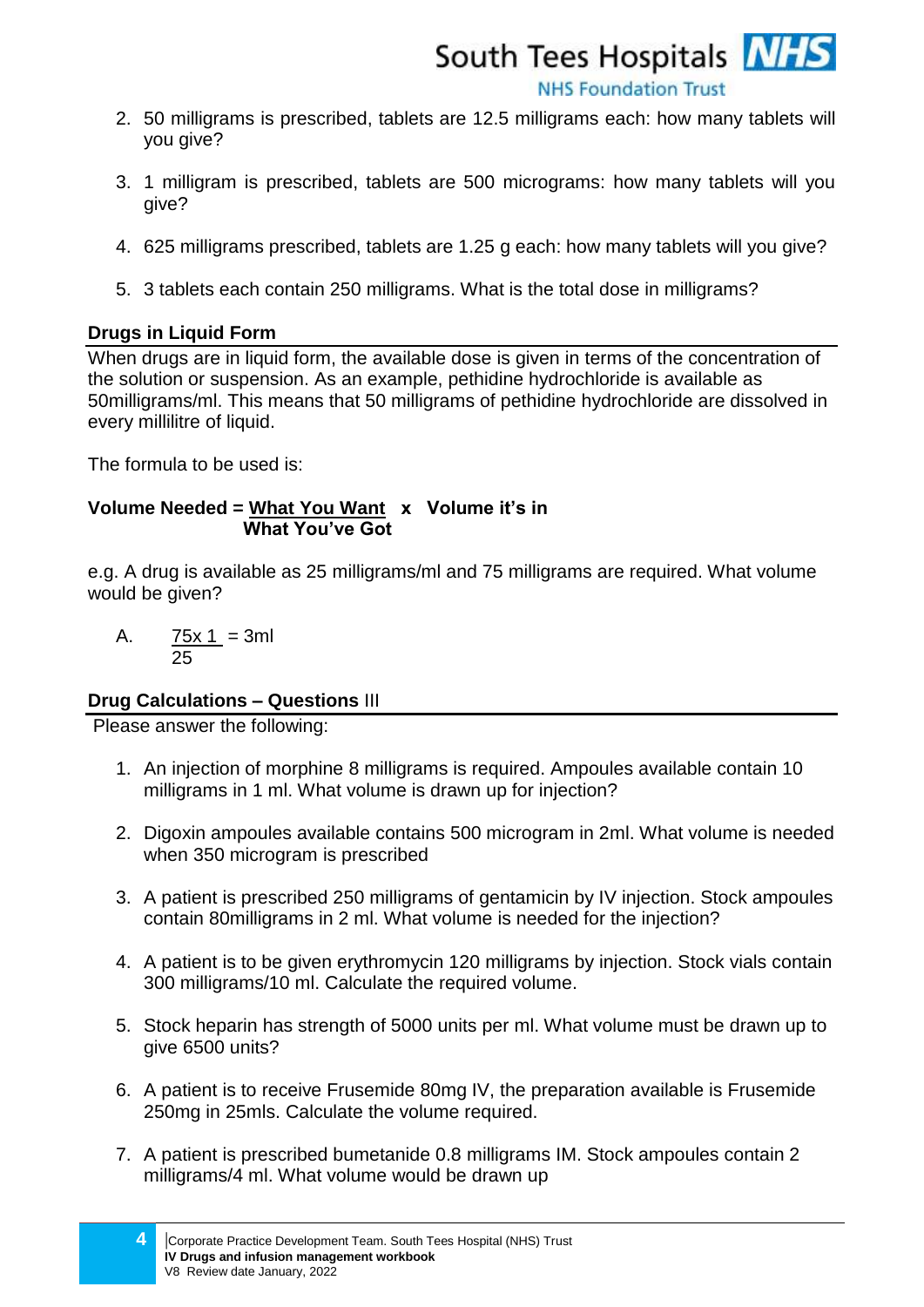## **IV Drip Rates**

The rate of flow down intravenous infusion lines must be regulated and this is often controlled by a device known as an infusion controller or volumetric pump.

A volumetric infusion pump receives fluid from a giving set. The pump has an adjustable *rate* of flow and converts fluid into very fine drops, within the machine before delivering the fluid to a patient.

An infusion pump can be accurately set and is designed to maintain a steady flow rate. However, the patient receiving the infusion must still be checked at regular intervals.

## **Flow Rate (When duration is given in HOURS)**

#### **Volume in mLs Duration in hours**

e.g. If a patient requires 250 ml in 6 hours, the flow rate is  $250 = 41.67$  ml/hr 6

## **Flow Rate (When duration is given in MINUTES)**

### **Volume in mLs Duration (in minutes) ÷ 60 minutes**

**Example:** A patient is to be given 100 ml of medication over 15 mins. What is the flow rate using an infusion pump? (It is advisable to work out Duration in Minutes divided by 60 first).

 $15 \div 60 = 0.25$ .

 $100 \div 0.25 = 400$  Therefore = run the infusion pump at **400 mLs / hour** 

## **Drip Rate Formula**

A drip chamber is part of a giving set or administration set. It has a *fixed* drop size and an adjustable rate of flow. There are four main types of giving set in general use- these break fluid into either 10, 15, 20 or 60 drops per ml (drop factor).

#### **Drip Rate = Volume needed (in mLs) x Drop Factor (No. of drops per ml delivered by the set) Duration of the Infusion (in Minutes)**

If a patient is to be given 500 ml by Intravenous Infusion (IVI) using a drip factor of 20 drops/ml over 6 hours

(it is advisable to convert hours to minutes first)

Therefore 6x 60= 360 minutes

Drop rate =  $500 \times 20 = 27.77$  or 28 drops/min to nearest decimal place 360

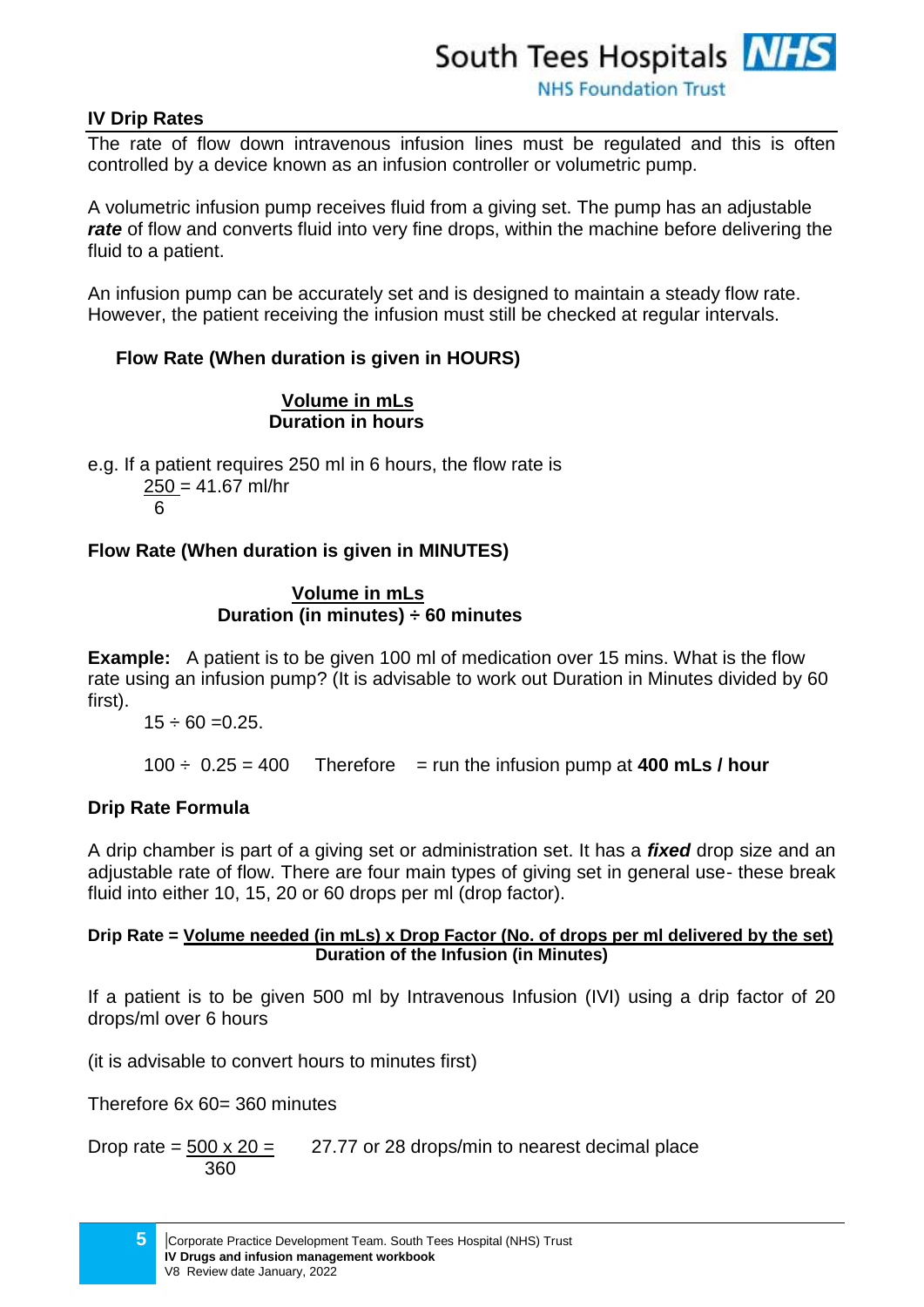#### **Calculations – Questions** IV

Please answer the following:

#### *Drip Rates*

- 1. A patient is to receive half a litre of dextrose 5% over 4 hours. The giving set delivers 20 drops/ml. Calculate the required drip rate in drops/min
- 2. If a patient is to be given 750ml by IVI using giving set with a drip factor of 20 drops/ml over 12 hours, what would you set the drip rate to (round to the nearest number)?
- 3. 750ml of normal saline is to be given to a patient over 9 hours using a giving set which emits 10 drops/ml. Calculate the required drip rate in drops per min.
- 4. 300 mls of blood is to be transfused over 4 hours using an administration set which gives 10 drops/ml. Calculate the drip rate in drops/min

#### *Flow Rates*

- 5. A patient requires 1000 mls in 12 hours what is the **flow rate**.
- 6. 500 mls of Hartman's solution is to be given to a patient over 7 hours. What is the flow rate?
- 7. Over the next 15 hours, a patient is to receive 2 litres of dextrose 5%. What is the flow rate?
- 8. A patient is to receive 500 ml of normal saline. The drip chamber is adjusted to deliver 25 ml/h. How long will the fluid last?
- 9. A patient is to receive half a litre of fluid IV over 6 hours using an infusion pump. At what rate (in ml/h) should the pump be set?
- 10.Calculate the required flow rate of an infusion pump-one litre of fluid to be given over 4 hours.

#### **Drug Calculation – Question** V\_\_\_\_\_\_\_\_\_\_\_\_\_\_\_\_\_\_\_\_\_\_\_\_\_\_\_\_\_\_\_\_\_\_\_\_\_\_\_\_\_\_\_\_\_\_

The formula to calculate the concentrations of drug per ml

### **Amount of Drug (in grams/milligrams/units etc) Volume of Solution**

**Example:** Midazolam 5 milligrams is drawn up in 5 mls

What is the concentration of midazolam per ml?

 **5 (milligrams) = 1 (Answer is 1mg/ml) 5 (mls)**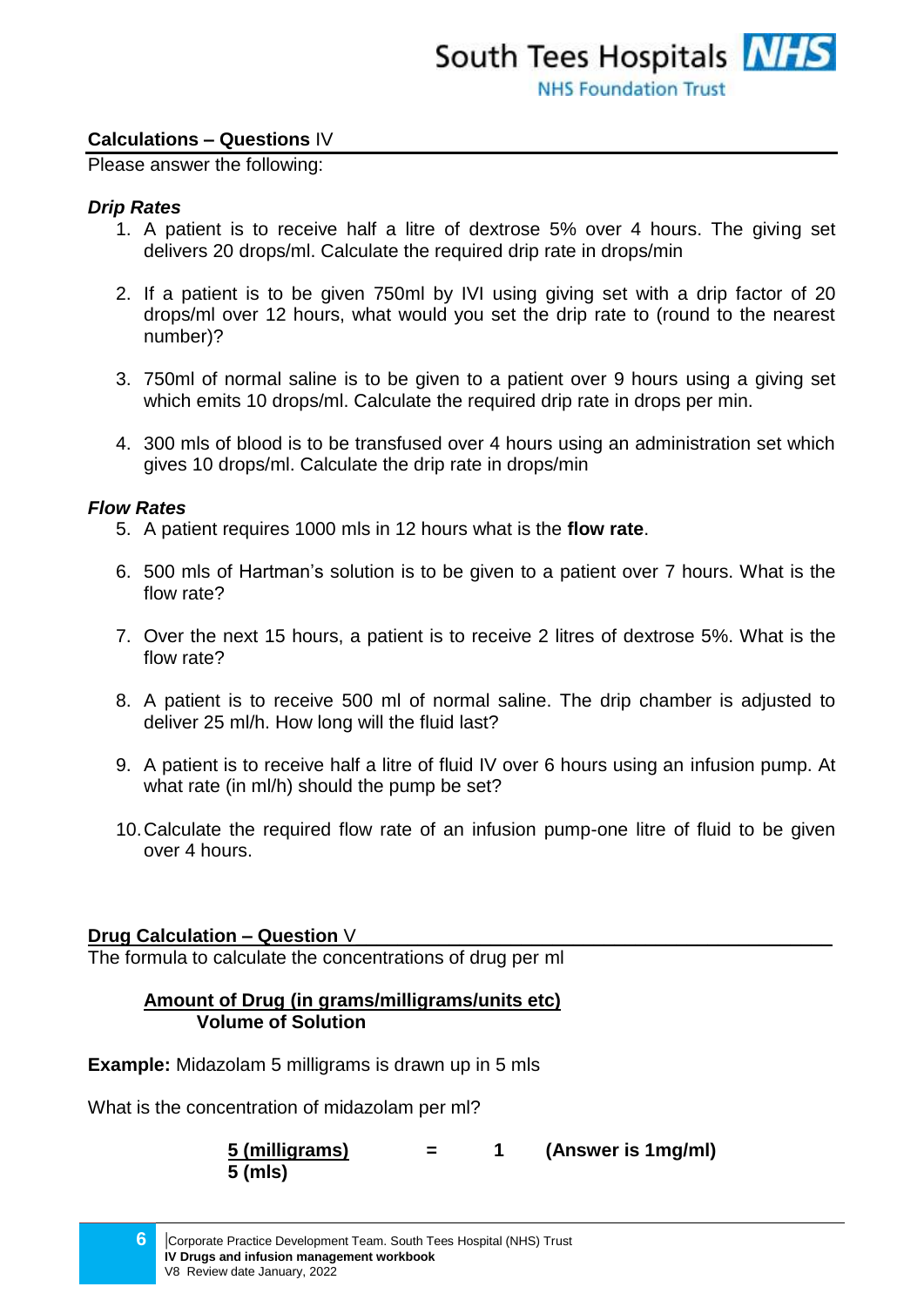- 1. Morphine is supplied in a syringe containing 20 milligrams of Morphine in 50 mls of solution. What is the concentration (milligrams/ per ml) of morphine in the syringe?
- 2. The drug Aminophylline is supplied in a syringe containing 500 milligrams of Aminophylline in 50 ml of solution. What is the concentration (milligrams/ per ml) of Aminophylline in the syringe?
- 3. Heparin is supplied in a syringe containing 10,000 units of Heparin in 50 ml of solution. What is the concentration (milligrams/ per ml) of heparin?
- 4. Insulin is supplied in a bag containing 50 units of Regular Insulin in 100 ml of solution What is the concentration (units/ per ml) of insulin in the bag?

## **Mixed Bag of Questions**

Please answer the following:

- 1. Calculate the volume to be given when the prescribed dose is penicillin 500 milligrams and dose available is syrup 125/5 ml
- 2. Calculate the volume to be given when the prescribed dose is chloramphenicol 750 milligrams, and the available dose is a suspension of 125 milligrams/5 ml
- 3. An infusion pump is to be used to give 1 litre of fluid over 11 hours. At what rate should the pump be set?
- 4. Aminophylline 0.5 milligrams/kg/hr is prescribed for an 80 kg man; 500 milligrams in 500 ml infusion is prepared. At what rate should the infusion run (in ml/hr.)?
- 5. A patient is to receive a litre of Hartmann's solution over 12 hours. Calculate the drip rate if the administration set gives 15 drops/ml
- 6. A patient is to be given 180 milligrams of paracetamol. Stock elixir contains 120 milligrams/5 ml. Calculate the volume to be given orally.
- 7. A patient is prescribed penicillin 400 milligrams orally. Stock syrup has strength of 125 milligrams/5 ml. Calculate the volume of mixture to be given.
- 8. A patient weighing 70kg is prescribed Acetylcysteine 150mg/kg in 200mLs of 5% Dextrose. The ampules available are 2g in 10mls. What volume of Acetylcysteine must be added to the 200ml bag?
- 9. A patient is ordered erythromycin 800 milligrams, stock available is a mixture 125 milligrams/5 ml. Calculate the volume to be given.
- 10.How much morphine must be drawn up for a 10 milligrams dose if a stock ampoule contains 15 milligrams in 1ml.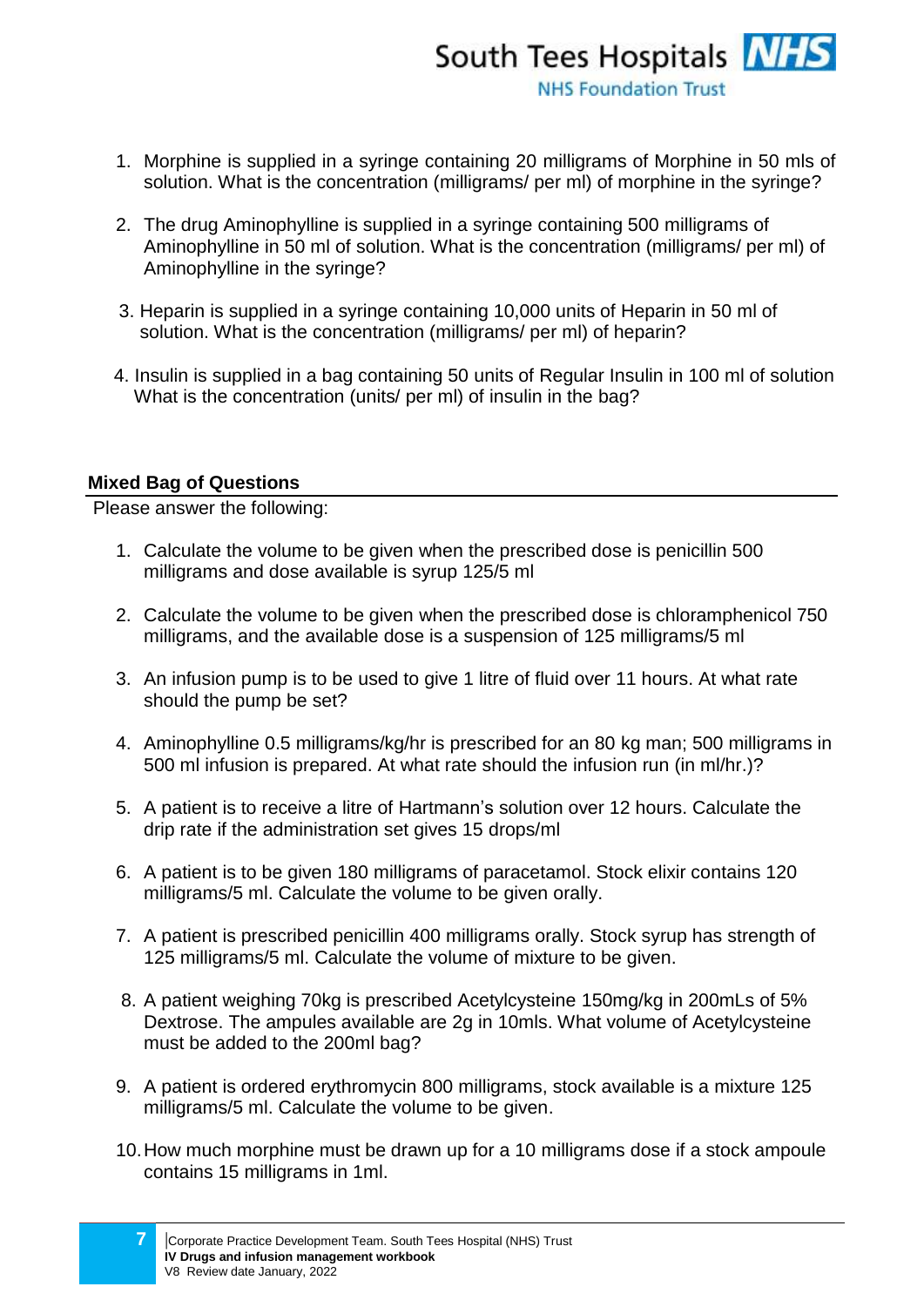

**NHS Foundation Trust** 

- 11.Digoxin ampoules on hand contain 500 microgram in 2ml. What volume is needed for an injection of 275 microgram?
- 12.A patient weighing 45kg is prescribed intravenous paracetamol 15 milligrams/kg. . How many milligrams of paracetamol are required?
- 13.Pethidine 85 milligrams is to be given IM. Stock ampoules contain pethidine 100 milligrams in 2 ml. Calculate the volume of stock required.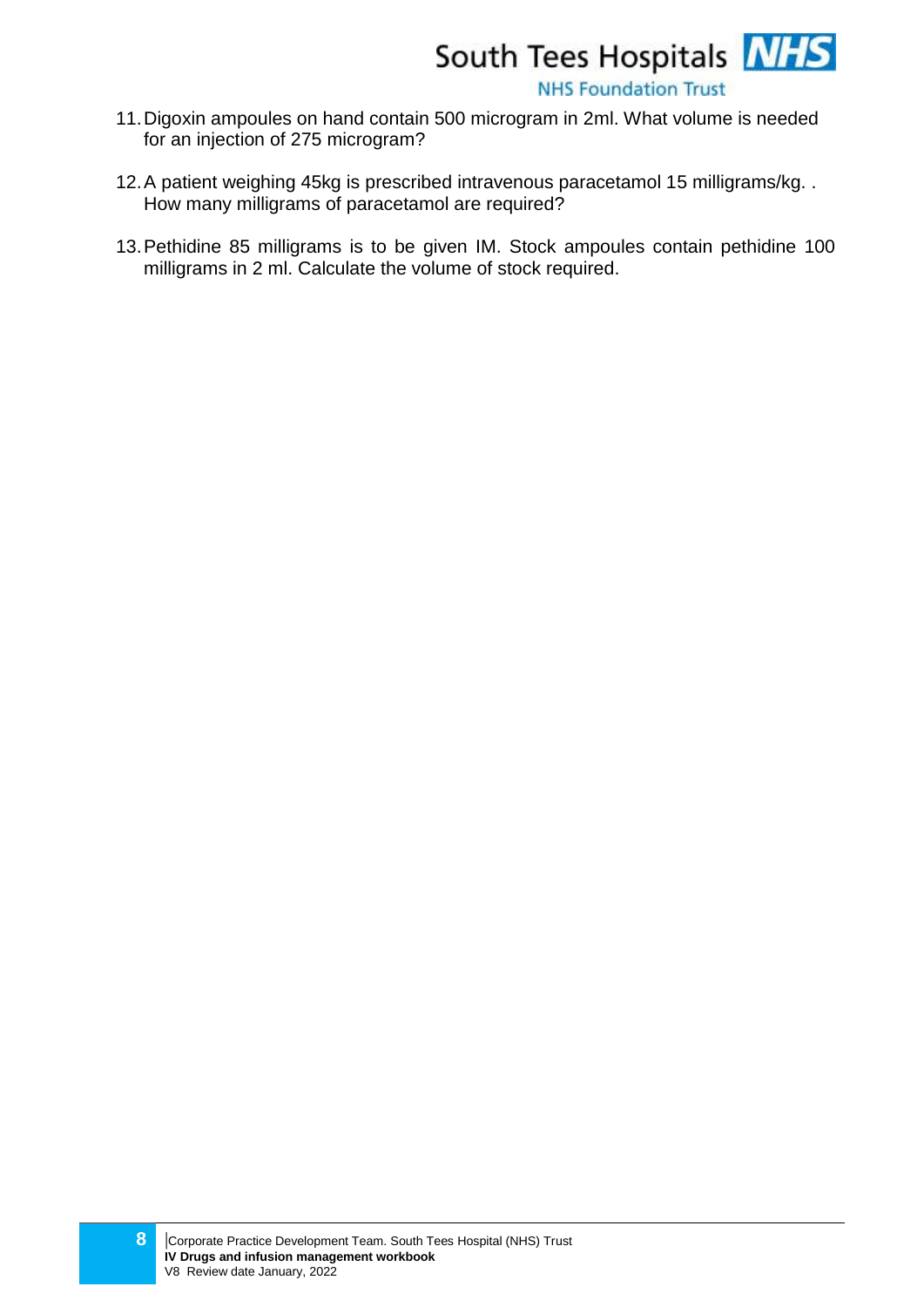## South Tees Hospitals **NHS**

**NHS Foundation Trust** 

## **Answers to Drug Calculations – Questions I**

| 1. Convert 350 milligrams to g                         | 0.35 <sub>q</sub> |
|--------------------------------------------------------|-------------------|
| 2. Convert 0.5 g to milligrams                         | 500 milligrams    |
| 3. Convert 300 micrograms to milligrams 0.3 milligrams |                   |
| 4. Convert 50 ml to litres                             | 0.05 litre        |
| 5. Convert 0.125 g to milligrams                       | $125 \text{ ma}$  |

#### **Answers to Drug Calculations – Questions II**

- 1. 500milligrams is prescribed, tablets are 250 milligrams each: how many will you give? 2
- 2. 50 milligrams is prescribed, tablets are 12.5 milligrams each: how many will you give? 4
- 3. 1 milligram is prescribed, tablets are 500 micrograms: how many tablets will you give? 2
- 4. 625 milligrams prescribed, tablets are 1.25 g each: how many will you give?  $=$  Half a tablet
- 5. 3 tablets each contain 250 milligrams. What is the total dose in milligrams? = 750 milligrams

#### **Answers to Drug Calculations – Questions III**

- 1. An injection of morphine 8 milligrams is required. Ampoules on hand contain 10 milligrams in 1 ml. What volume is drawn up for injection? 0.8 ml
- 2. Digoxin ampoules on hand contain 500 microgram in 2 ml. What volume is needed to give 350 microgram? 1.4 ml
- 3. A patient is prescribed 250 milligrams of gentamicin by IV injection. Stock ampoules contain 80 milligrams in 2 ml. What volume is needed for the injection? 6.25 ml
- 4. A patient is to be given erythromycin 120 milligrams by injection. Stock vials contain 300 milligrams/10 ml. Calculate the required volume. 4 ml
- 5. Stock heparin has strength of 5000 units per ml. What volume must be drawn up to give 6500units? 1.3 ml
- 6. A patient is to receive Frusemide 80mg IV, available is Frusemide 250mg in 25mls. Calculate the volume required. 8ml
- 7. A patient is prescribed bumetanide 0.8 milligrams IM. Stock ampoules contain 2 milligrams/4 ml. What volume would be drawn up? 1.6 ml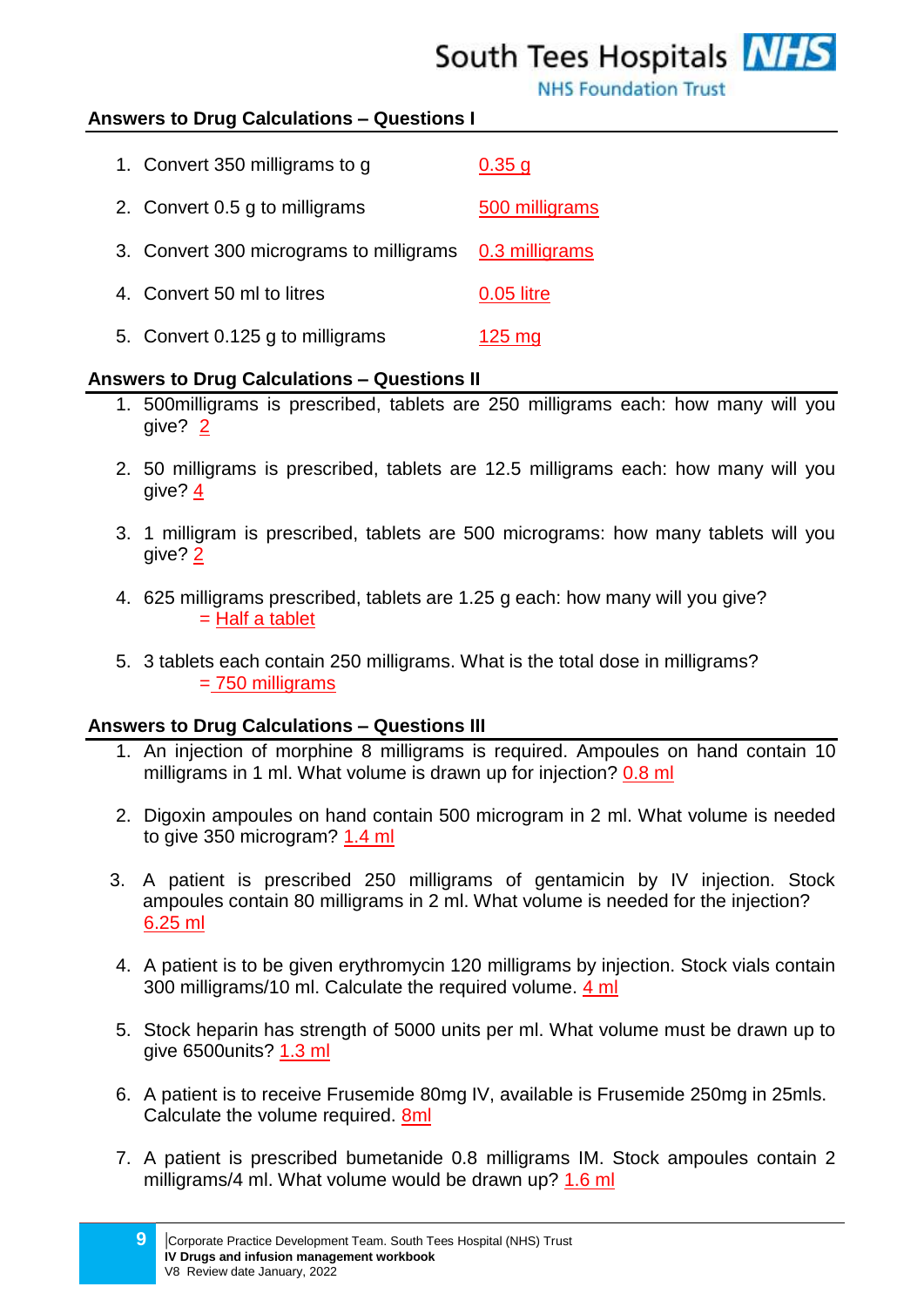

## **Answers to Drug Calculations – Questions IV**

1. A patient is to receive half a litre of dextrose 5% over 4 hours. The giving set delivers 20 drops/ml. Calculate the required drip rate in drops/min

> 42 drops/min 500 ml x 20 drops/ml 4h x 60  $= 500x20 = 125$  drops/min  $= 41$  and  $2/3$ rds  $= 42$  drops minutes 4x60 3

2. If a patient is to be given 750 ml by IVI using a controller with a drip factor of 20 drops/ml over 12 hours, what would you set the drip rate to (round to the nearest number)

> $= 20x750 = 20.88 = 21$  drops/min 12x 60

3. 750 ml of normal saline is to be given to a patient over 9 hours using giving set which emits 10 drops/ml. Calculate the required drip rate in drops per min.

> $= 10x 750 = 13.88 = 14$ drops/min 9x60

4. 300 mls of blood is to be transfused over 4 hours using an administration set which gives 10 drops/ml. Calculate the drip rate in drops/min

> $= 10x300 = 13$  drops/min 4x 60

#### *Flow rates*

5. If a patient requires 1000 mls in 12 hours what is the **flow rate** (give your answers to two decimal places)

> $= 1000 = 83.333 = 83$  mls/hr 12

6. 500 mls of Hartmann's solution is to be given to a patient over 7 hours. What is the flow rate?

 $= 500/7 = 71$ ml/hr

7. Over the next 15 hours, a patient is to receive 2 litres of dextrose 5%, what is the flow rate?

 $= 15/2000 = 133$ ml/hr.

8. A patient is to receive 500 ml of normal saline. The drip chamber is adjusted to deliver 25 ml/h. How long will the fluid last?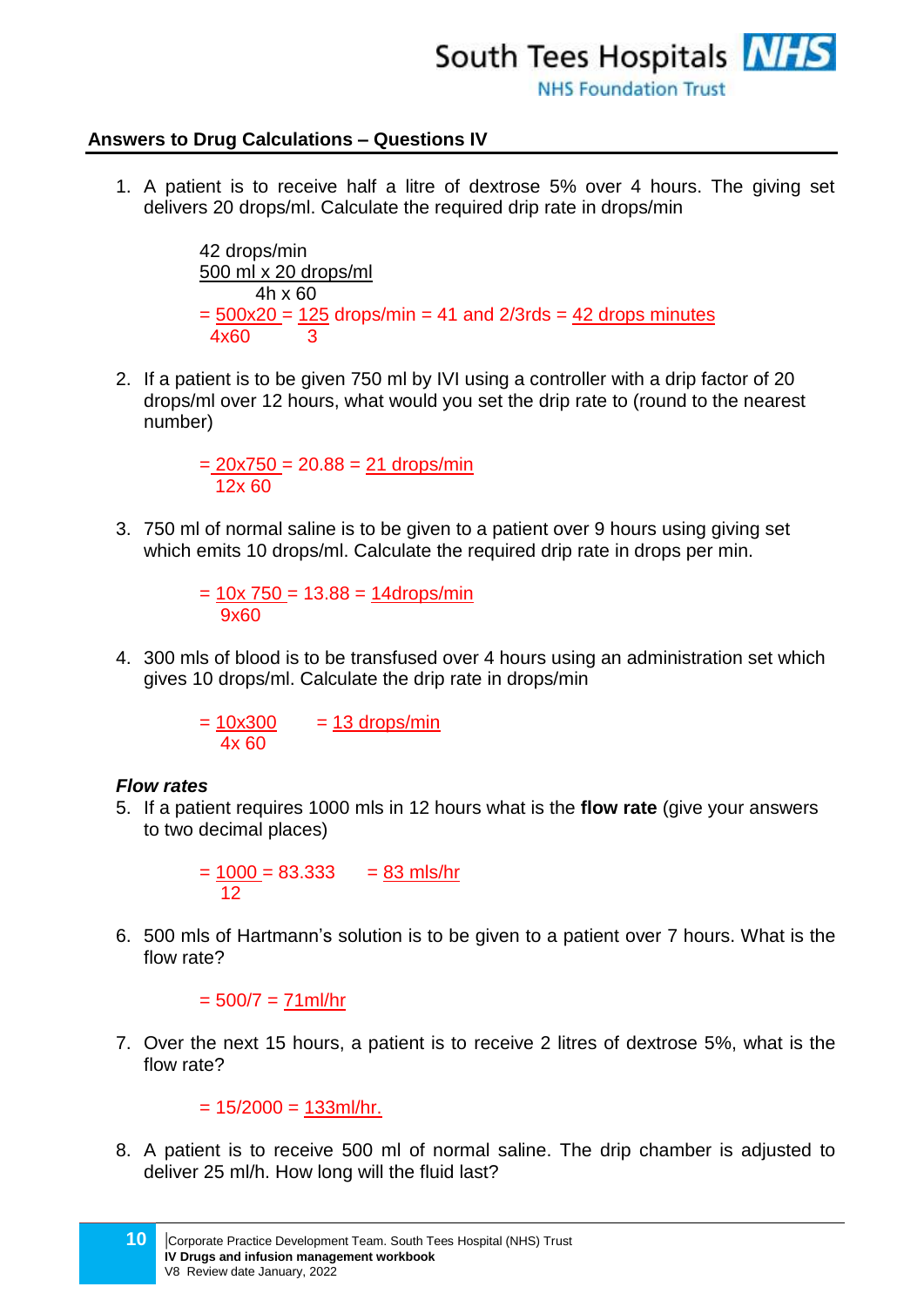

 $= 500/25 = 20$ hrs

9. A patient is to receive half a litre of fluid IV over 6 hours using an infusion pump. At what rate (in ml/h) should the pump be set?

 $= 500/6 = 83.3333$ ml/hrs.  $= 83$  mls

10.Calculate the required flow rate of an infusion pump- one litre of fluid to be given over 4 hours

 $= 1000/4 = 250$  mls/hr

#### **Answers to Question V**

1. Morphine is supplied in a syringe containing 20 milligrams of Morphine in 50 mls of solution. What is the concentration (milligrams/ per ml) of morphine in the syringe?

 $= 20$  milligrams/50 mls  $= 0.4$  milligrams in 1 ml

2. The drug Aminophylline is supplied in a syringe containing 500 milligrams of Aminophylline in 50 ml of solution. What is the concentration (milligrams/ per ml) of Aminophylline in the syringe?

 $= 500$  milligrams/  $50$ mls  $= 10$  milligrams in 1ml.

3. Heparin is supplied in a syringe containing 10,000 units of Heparin in 50 ml of solution. What is the concentration (milligrams/ per ml) of heparin?

 $= 10,000$  units/ 50mls  $= 200$  units in 1ml.

4. Insulin is supplied in a bag containing 50 units of Regular Insulin in 100 ml of solution. What is the concentration (units/ per ml) of insulin in the bag?

 $= 50$  units /100 mLs= 0.5 units in 1 ml

#### **Answers to Mixed Bag of Questions**

1. Calculate the volume to be given: ordered penicillin 500 milligrams, on hand syrup 125/5 ml

 $= 20$  ml

2. Calculate the volume to be given: ordered chloramphenicol 750 milligrams, on hand suspension 125/5 ml

 $= 30$  ml

3. An infusion pump is to be used to give 1 litre of fluid over 11 hours. At what rate should the pump be set?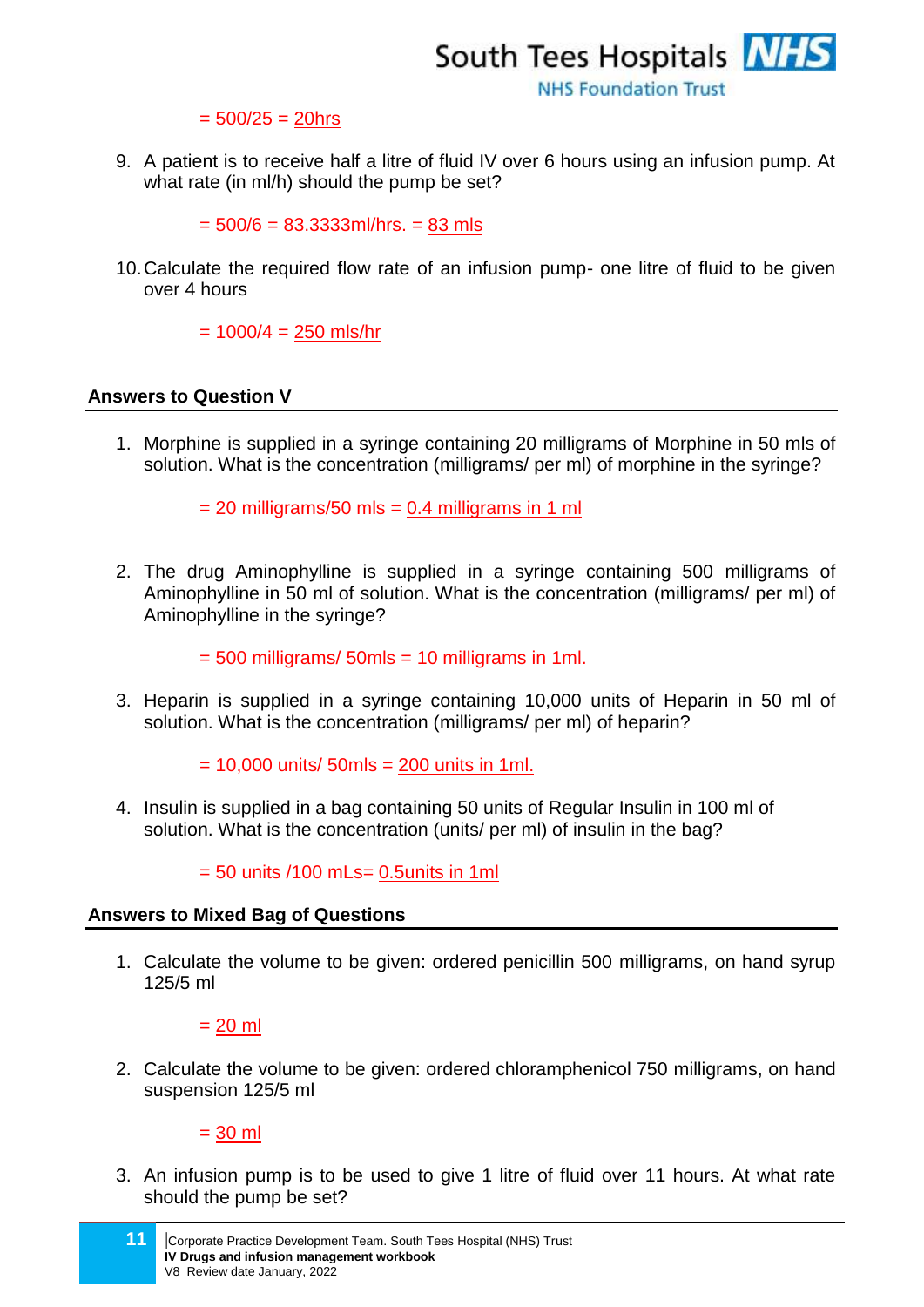

#### $= 1000/11 = 91$  mls

4. Aminophylline 0.5 milligrams/kg/hr is prescribed for an 80 kg man; 500 milligrams in 500 ml infusion is prepared. At what rate should the infusion run (in ml/hr.)?

To find the dose required  $= 0.5$  (mg) x patient weight (kg)  $= 0.5$ mg x 80 = 40mg Available Aminophylline is 500mg in 500 mLs = 1mg in a mL

> To find rate = 40 x 500 mL **OR** 40mg x 1ml = 40mLs/hour 500 1mg

5. A patient is to receive a litre of Hartman's solution over 12 hours. Calculate the drip rate if the administration set gives 15 drops/ml

 $= 15 \times 1000 / 12 \times 60 = 20.8333 = 21$  drops/min

6. A patient is to be given 180 milligrams of paracetamol. Stock elixir contains 120 milligrams/5 ml. Calculate the volume to be given orally.

 $= 180x5/120 = 7.5mls$ 

7. A patient is prescribed penicillin 400 milligrams orally. Stock syrup has strength of 125 milligrams/5 ml. Calculate the volume of mixture to be given.

 $= 400x5/125 = 16$  ml

8. A patient weighing 70kg is prescribed Acetylcysteine 150mg/kg in 200mL of 5% Dextrose. Ampules available are 2gram in 10mls. What volume of Acetylcysteine should be added to the 200ml bag?

First calculate the required dose (weight in kg x dose per kg)  $= 70 \times 150 = 10500$  mg Then convert the total dose into grams  $= (10500/1000) = 10.5$ grams Then calculate the volume required use formula (what you want x mLs) what you have got

> $= 10.5$  grams x 10 mLs =  $52.5$  mLs 2 grams

9. A patient is ordered erythromycin 800 milligrams, on hand mixture 125 milligrams/5 ml calculate the volume to be given

 $= 800x5/125 = 32$  mls

10.How much morphine must be drawn up for a 10milligrams dose if a stock ampoule contains 15 milligrams in 1 ml?

 $= 10x1/15 = 0.666$ , therefore 0.67mls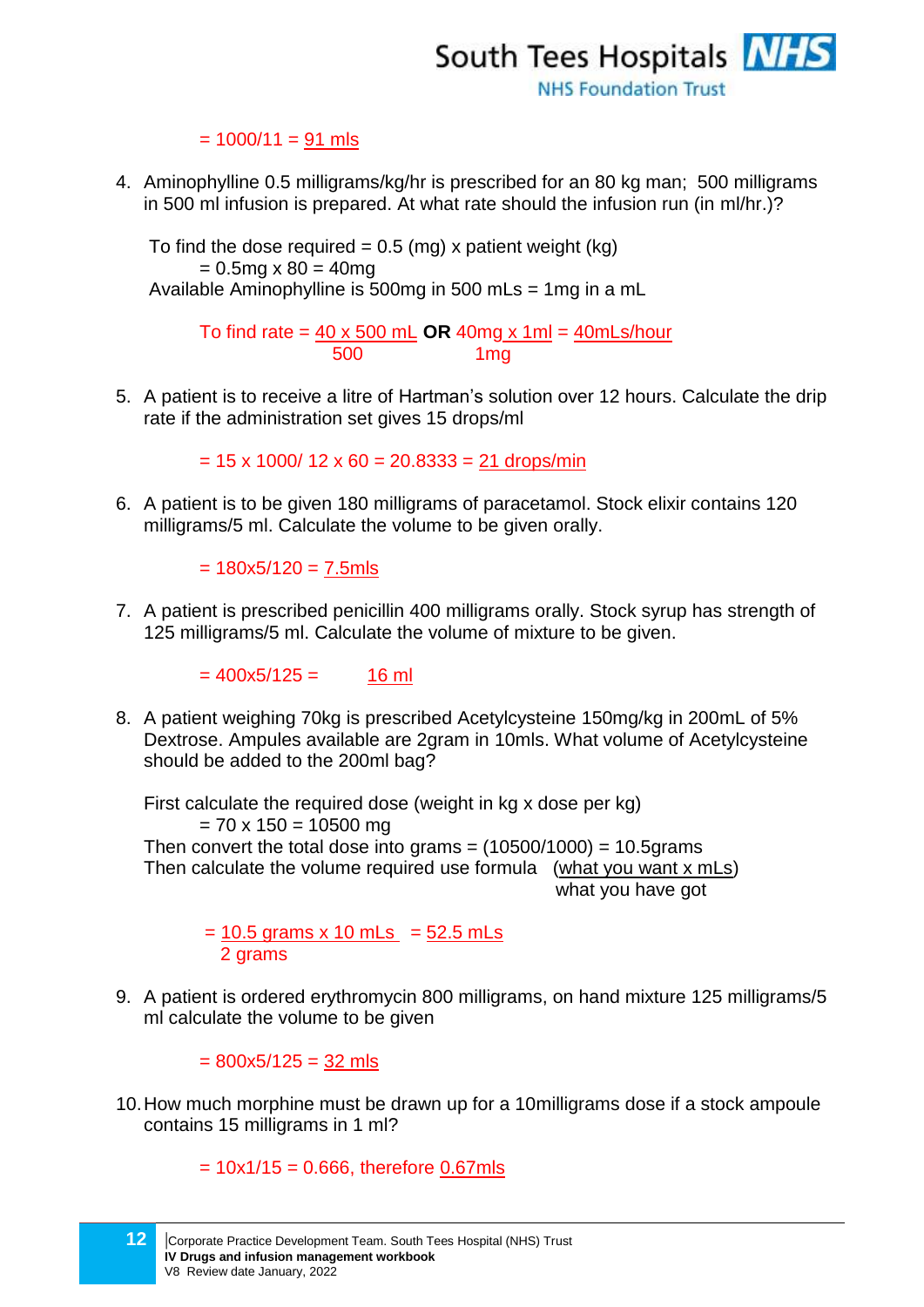

**NHS Foundation Trust** 

11.Digoxin ampoules on hand contain 500 microgram in 2 ml. What volume is needed for an injection of 275 microgram?

 $= 275x2/500 = 1.1$  ml

12.A patient weighing 45kg is prescribed intravenous paracetamol 15 milligrams/kg. . How many milligrams of paracetamol are required?

 $= 15$ milligrams x 45kgs =  $675mg$ 

13.Pethidine 85 milligrams is to be given IM. Stock ampoules contain pethidine 100 milligrams in 2 ml. Calculate the volume of stock required.

 $= 1.7$  ml